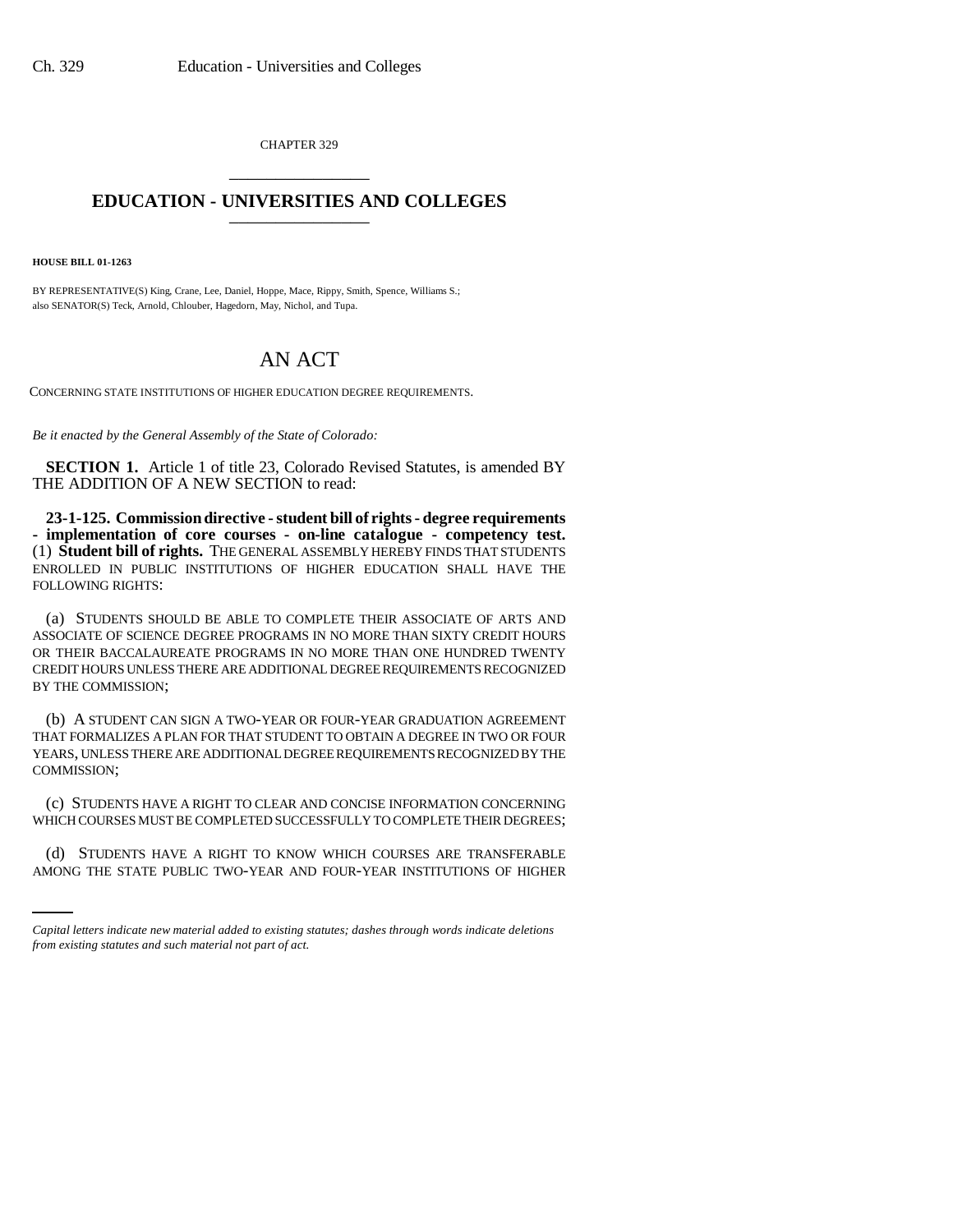EDUCATION;

(e) STUDENTS, UPON COMPLETION OF CORE GENERAL EDUCATION COURSES, REGARDLESS OF THE DELIVERY METHOD, SHOULD HAVE THOSE COURSES SATISFY THE CORE COURSE REQUIREMENTS OF ALL COLORADO PUBLIC INSTITUTIONS OF HIGHER EDUCATION;

(f) STUDENTS HAVE A RIGHT TO KNOW IF COURSES FROM ONE OR MORE PUBLIC HIGHER EDUCATION INSTITUTIONS SATISFY THE STUDENTS' DEGREE REQUIREMENTS;

(g) A STUDENT'S CREDIT FOR THE COMPLETION OF THE CORE REQUIREMENTS AND CORE COURSES SHALL NOT EXPIRE FOR TEN YEARS FROM THE DATE OF INITIAL ENROLLMENT AND SHALL BE TRANSFERRABLE.

(2) **Degree requirements.** THE COMMISSION SHALL ESTABLISH A STANDARD OF A ONE-HUNDRED-TWENTY-HOUR BACCALAUREATE DEGREE, NOT INCLUDING SPECIFIC PROFESSIONAL DEGREE PROGRAMS THAT HAVE ADDITIONAL DEGREE REQUIREMENTS RECOGNIZED BY THE COMMISSION.

(3) **Core courses.** THE COMMISSION, IN CONSULTATION WITH EACH COLORADO PUBLIC INSTITUTION OF HIGHER EDUCATION, IS DIRECTED TO OUTLINE A PLAN TO IMPLEMENT A CORE COURSE CONCEPT, WHICH DEFINES THE GENERAL EDUCATION COURSE GUIDELINES FOR ALL PUBLIC INSTITUTIONS OF HIGHER EDUCATION. THE CORE OF COURSES SHALL BE DESIGNED TO ENSURE THAT STUDENTS DEMONSTRATE COMPETENCY IN READING, CRITICAL THINKING, WRITTEN COMMUNICATION, MATHEMATICS, AND TECHNOLOGY. THE CORE OF COURSES SHALL CONSIST OF AT LEAST THIRTY CREDIT HOURS, BUT SHALL NOT EXCEED FORTY CREDIT HOURS. INDIVIDUAL INSTITUTIONS OF HIGHER EDUCATION SHALL CONFORM THEIR OWN CORE COURSE REQUIREMENTS WITH THE GUIDELINES DEVELOPED BY THE COMMISSION AND SHALL IDENTIFY THE SPECIFIC COURSES THAT MEET THE GENERAL EDUCATION COURSE GUIDELINES. IF A STATEWIDE MATRIX OF CORE COURSES IS ADOPTED BY THE COMMISSION, THE COURSES IDENTIFIED BY THE INDIVIDUAL INSTITUTIONS AS MEETING THE GENERAL EDUCATION COURSE GUIDELINES SHALL BE INCLUDED IN THE MATRIX. THE COMMISSION SHALL ADOPT SUCH POLICIES TO ENSURE THAT INSTITUTIONS DEVELOP THE MOST EFFECTIVE WAY TO IMPLEMENT THE TRANSFERABILITY OF CORE COURSE CREDITS.

(4) **Competency testing.** THE COMMISSION SHALL, IN CONSULTATION WITH EACH PUBLIC INSTITUTION OF HIGHER EDUCATION, DEFINE A PROCESS FOR STUDENTS TO TEST OUT OF CORE COURSES, INCLUDING SPECIFYING USE OF A NATIONAL TEST OR THE CRITERIA FOR APPROVING INSTITUTIONALLY DEVISED TESTS. STUDENTS SHALL BE GRANTED CREDIT FOR THE CORE COURSES THEY SUCCESSFULLY TEST OUT OF, FREE OF TUITION FOR THOSE COURSES.

**SECTION 2. Future appropriations.** Although no appropriation is included in this act for the fiscal year beginning July 1, 2001, it appears that this act will require appropriations from the general fund for subsequent fiscal years, and the amount required to be appropriated for the fiscal year beginning July 1, 2002, is estimated to be sixty thousand dollars (\$60,000).